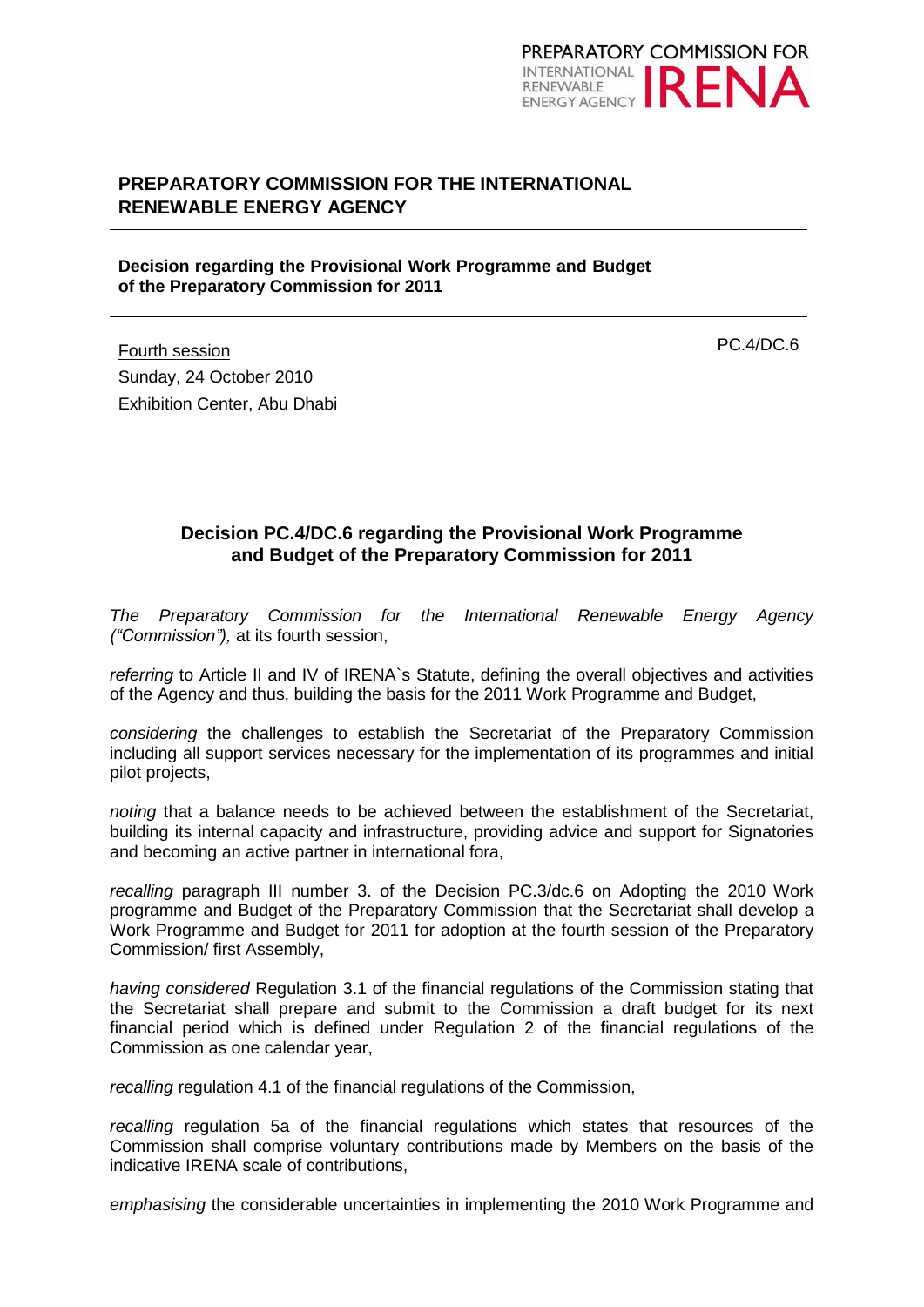Budget and the shortfall in contributions in 2010 compared to adopted budget and the need to avoid those difficulties in 2011,

*striving* for the first Assembly of IRENA which is to convene in the first quarter of 2011 which will adopt the 2011 Work Programme and Budget,

*bearing in mind* that any delay in the date of the first Assembly would lead to a delay in mandatory contributions necessitating an even greater need for voluntary contributions prior to the first Assembly,

*considering* that Signatories have to prepare for their financial contributions in 2011,

I. *notes* that a solid financial basis is needed *and invites* all Members of the Commission to contribute to the budget of the Commission in 2011 by voluntary contributions in order to implement the activities outlined in the Work Programme and Budget for 2011;

II. *requests* the Members of the Commission pay their contributions as early as possible in 2011 in accordance with regulation 9.2 of the financial regulations to ensure that a solid financial basis is assured to cover the obligations of the Commission<sup>1</sup>;

III. *decides as follows*:

1

1. The Secretariat shall continue to implement the activities based on the 2010 Work Programme and Budget with special priority to improving the functioning of the organization through implementation of the Financial and Organisational Review Team (FROT) action plan.

2. Based on the 2010 Work Programme and Budget, and the draft 2011 Work Programme and Budget of the Preparatory Commission (PC/WG.PRO/WP.13/Rev.2), the Secretariat and the new management team shall together develop a 2011 Work Programme and Budget with greater clarity in strategic direction, in due time before the first session of the Assembly with a view to its adoption at that session. Such Work Programme and Budget shall strive to match outputs to required resources (funding, personnel) to achieve such outputs so as to facilitate ease of budgetary planning and oversight.

3. The provisional 2011 budget for IRENA will be presumed to be

- a core budget for IRENA of USD 13.26 million<sup>2</sup> which is to cover for the core activities and administrative costs and an operating reserve through to December 2011<sup>3</sup>;
- Additional voluntary contributions resulting from the UAE bid implementation agreement of up to 2.9 million USD for operations, up to 2.9 million USD for research and 1.6 million USD for workshops and conferences;
- Additional voluntary contributions for the operation of the IITC in Bonn granted by

 $1$  It is noted that a preliminary 2011 Work Programme and Budget exercise conducted by the Secretariat finds that the bare minimum staff costs for 2011 would be 6.3 million USD, which would imply that at least 1.6 million USD would be necessary in the period before the first Assembly.

 $2$  The figure derives from an ad-hoc meeting of the IRENA Working Group on the 2010 Work Programme Implementation, and is further explained in annex 2 of the report of this meeting (PC/WG.PRO/WP.23).

 $3$  Annex B provides a table of Member state's indicative voluntary contributions based on the assumption that there are no additional Signatories.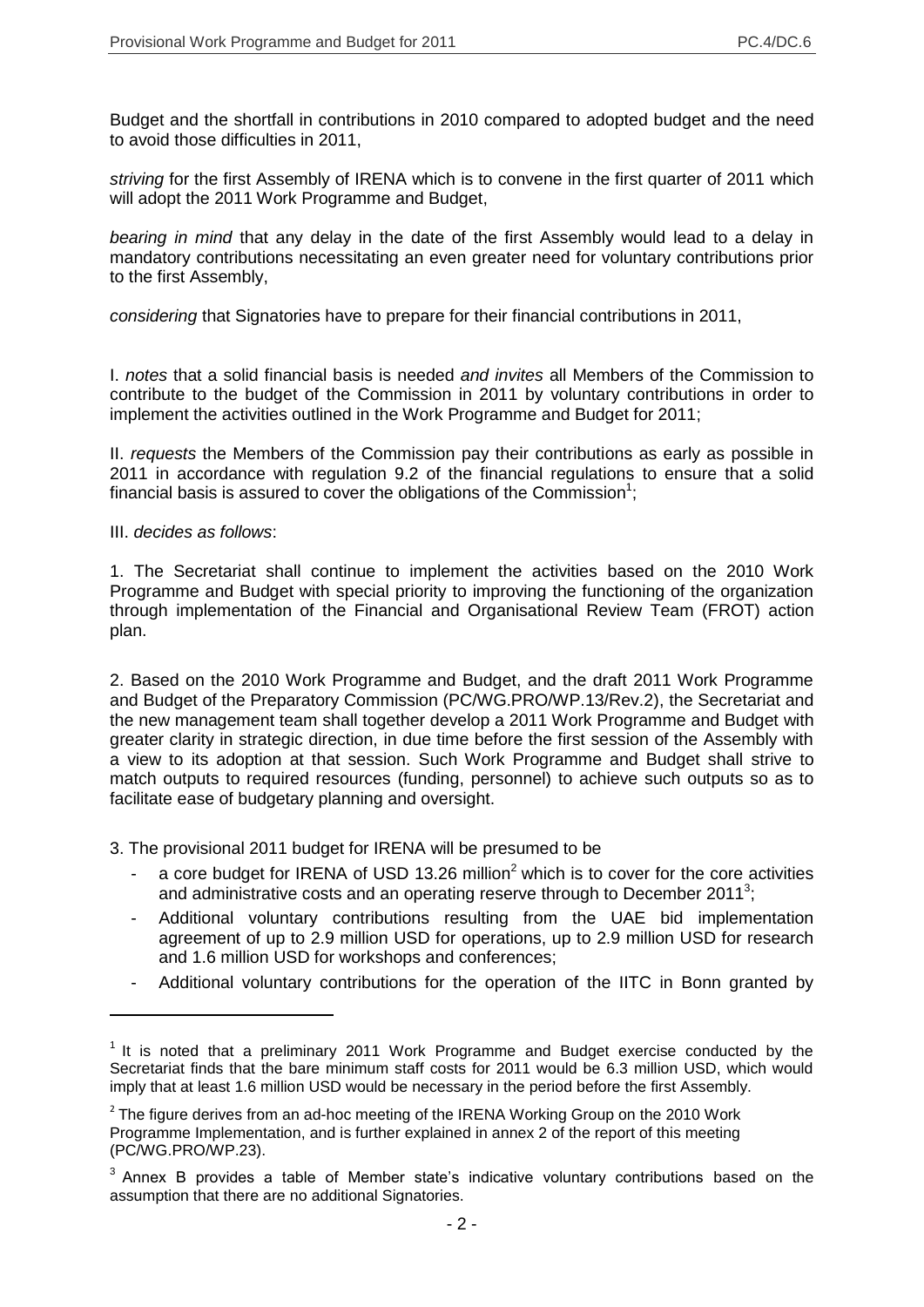Germany of up to 3.1 million USD; and

Additional voluntary contributions for the operation of the IRENA Liaison Office in Vienna granted by Austria.

4. Bearing in mind the substantial uncertainties in the financial situation, the implementation of the 2011 budget, especially new hiring, should be conservative taking into account the state of provision of funding from Signatory States.

5. Voluntary contributions for core budget that are made by a Member State in 2011 prior to the first Assembly will be deducted from that Member States required mandatory contribution which will be decided at the first Assembly.

6. The budget shall be presented in United States Dollars. The contributions from Germany and Austria will be in Euros and converted to USD for the purpose of consistency.

7. In accordance with regulation 4.6 of the financial regulations and given the initial stage of the budget of the Commission, the Secretariat is authorised to make transfers between each of the appropriation sections outlined in Table 3 in Annex A up to an aggregate limit of 15 per cent of the estimated expenditure for those appropriation sections.

8. An operating reserve shall be established in accordance with regulation 11.1 of the financial regulations of the Commission corresponding to 15 per cent of the 2011 budget as outlined in Table 3.

9. The Secretariat shall evaluate the pertinence of an annual financial period for the budget until the first session of the Assembly of IRENA, taking into account the accounting standards.

10. The Secretariat is requested to report at the fifth session of the Commission of IRENA on the income, budget performance and possible adjustments in accordance with Article 15 of the financial regulations. The Secretariat shall also report on the implementation process of the 2010 Work Programme and Budget at the next session to the Commission.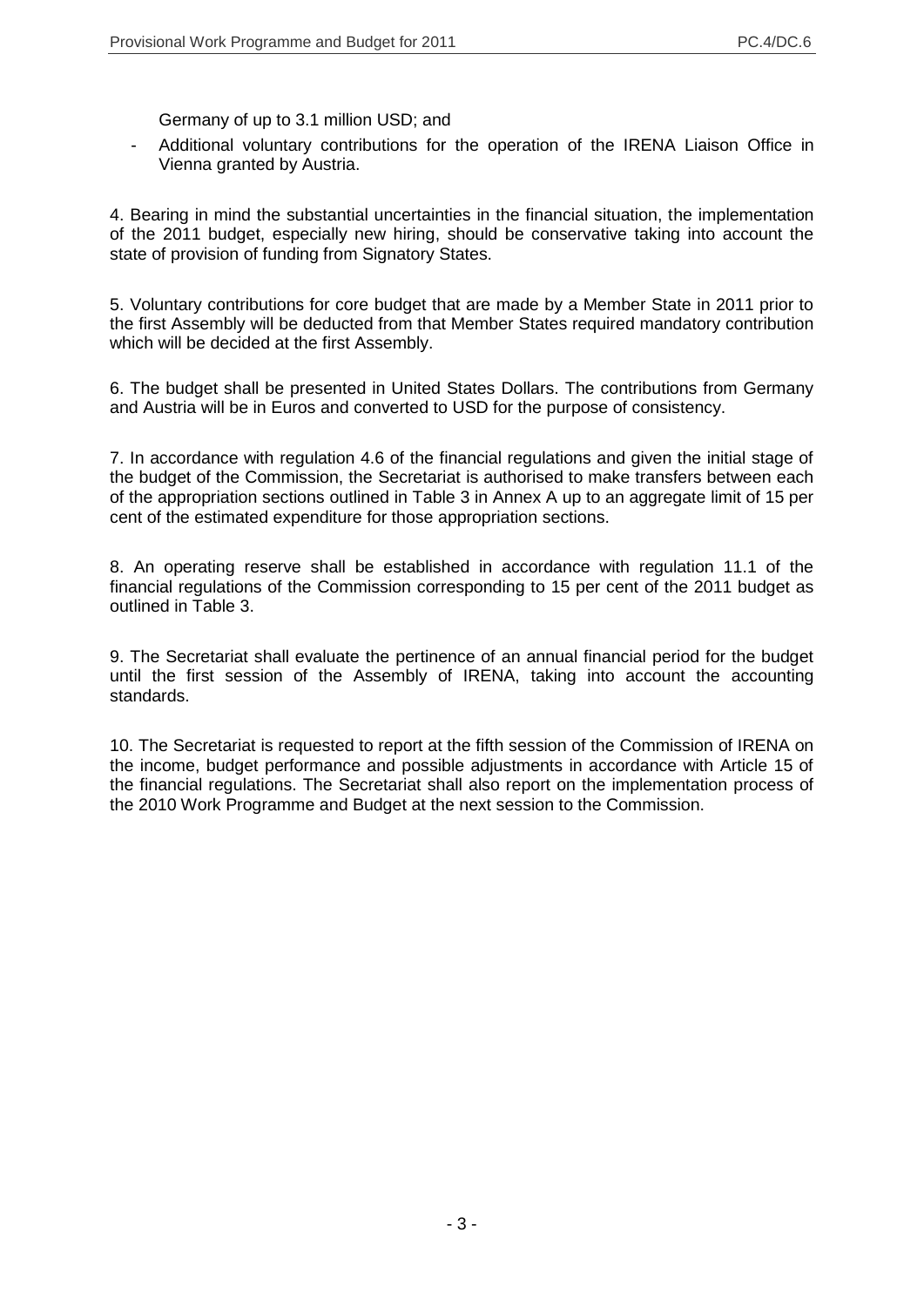# **Annex A: Indicative 2011 Budget Overview**

| \$ Amount    |
|--------------|
| \$13,259,059 |
| \$7,553,874  |
| \$3,109,419  |
|              |
|              |

### **Table 1. Indicative 2011 budget by contribution**

## **Total Budget 2011 \$23,922,352**

The figures in table 1 derive from an ad-hoc meeting of the IRENA Working Group on the 2010 Work Programme Implementation, and are further explained in annex 2 of the report of this meeting (PC/WG.PRO/WP.23). Figures in table 2 and 3 are extracted from the draft 2011 Work Programme and Budget of the Preparatory Commission (PC/WG.PRO/WP.13/Rev.2), and were not based on the discussions referenced above. Further consideration and revision of the division among functional area will follow from the Secretariat.

# 1. Executive Direction \$2,605,905 \$4,377,505 2. Administration Support Services  $\vert$  \$1,538,095  $\vert$  \$5,411,669 3. Communication & Outreach  $\sim$   $\sim$   $\sim$   $\sim$  \$333,600  $\sim$  \$346,200 4. Knowledge Management 1. Compared to the Second of the Second State of St. 245,691 \$1,245,691 5. Innovation & Technology \$774,441 \$4,556,260 6. Programmes & Capacity Building \$633,184 \$1,486,084 \$633,184 **TOTAL** \$6,760,117 **\$17,423,409 Expenditure by Function Community Core Budget** Total

### **Table 2. Indicative 2011 budget by functional area**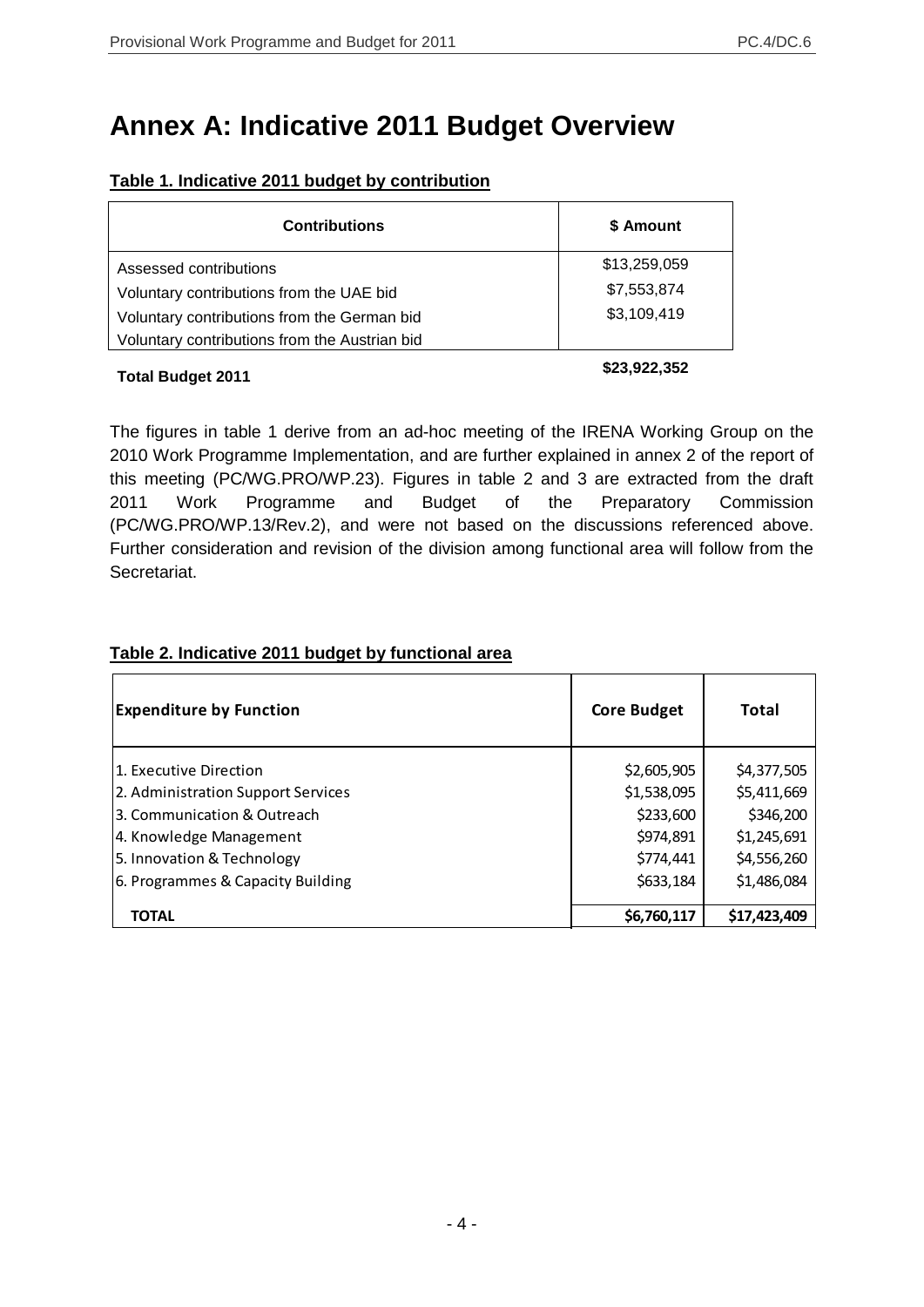#### **Table 3. Indicative 2011 budget by cost element**

| <b>Expenditure by Cost element</b>  | <b>Core Budget</b> | Total        |
|-------------------------------------|--------------------|--------------|
|                                     |                    |              |
| lA Staff Costs                      | \$6,306,117        | \$8,415,535  |
| <b>B Contractual Services</b>       | \$30,000           | \$2,466,666  |
| C. Duty Travel                      | \$155,000          | \$475,000    |
| D. Operating Expenses               | \$172,000          | \$2,162,280  |
| E. Acquisitions                     |                    | \$1,766,928  |
| F. Agency meetings and workshops    | \$97,000           | \$2,137,000  |
| Total cost based expenditure        | \$6,760,117        | \$17,423,409 |
| Increase of operating reserve (*)   | \$1,014,018        |              |
| <b>TOTAL FINANCIAL REQUIREMENTS</b> | \$7,774,134        |              |

(\*) In the case of voluntary contributions, the UN regulations envisage an operating reserve (trust fund) of up to 15% of annual expenditure. For 2011 the operating reserve was calculated at 15% of the annual expenditures. The operating reserve remains the property of the members that have contributed to it. Upon conclusion of the First Assembly IRENA will rely on assessed contributions.

#### **Reserve calculation details:**

**2009**: The operating reserve was calculated as \$306,558.

**2010**: The operating reserve was calculated at \$1,826, 000 (306 558 carry forward from 2009 + \$1,519, 000 additional to be raised in 2010). The \$1,519 000 however was never raised due to the lower contributions being received than was envisaged. It is also assumed that the 2009 carry forward will be spent by the end of the 2010 year.

**2011**: The operating reserve will thus amount to 15 % of the expenditure amounting to USD 1, 729,442.52, with no carry forward for the 2010 year.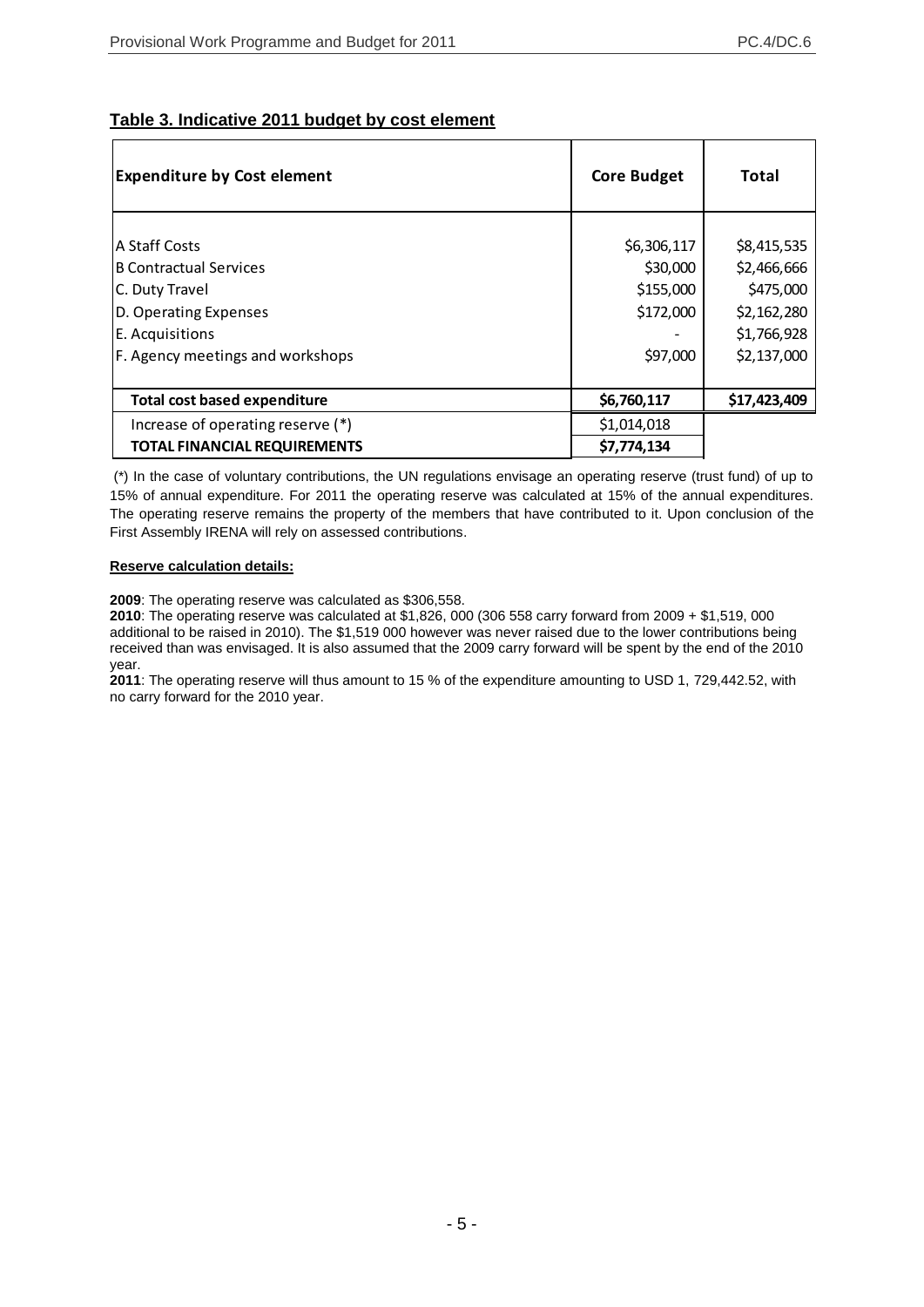# **Annex B: Indicative IRENA Adjusted Scale of Voluntary Contributions for 2011**

# **Based on the provisional 2011 budget USD 13.259 million**

| <b>States</b>            | UN Factor (%) | Adjusted<br>Contribution (%) | Contribution to IRENA 2011<br>(USD) |
|--------------------------|---------------|------------------------------|-------------------------------------|
| Afghanistan              | 0.004         | 0.005                        | 642                                 |
| Albania                  | 0.010         | 0.012                        | 1,606                               |
| Algeria                  | 0.128         | 0.155                        | 20,555                              |
| Angola                   | 0.010         | 0.010                        | 1,326                               |
| Antigua and Barbuda      | 0.002         | 0.002                        | 321                                 |
| Argentina                | 0.287         | 0.348                        | 46,089                              |
| Armenia                  | 0.005         | 0.006                        | 803                                 |
| Australia                | 1.933         | 2.341                        | 310,418                             |
| Austria                  | 0.851         | 1.031                        | 136,661                             |
| Azerbaijan               | 0.015         | 0.018                        | 2,409                               |
| <b>Bahrain</b>           | 0.039         | 0.047                        | 6,263                               |
| Bangladesh               | 0.010         | 0.010                        | 1,326                               |
| <b>Belarus</b>           | 0.042         | 0.051                        | 6,745                               |
| <b>Benin</b>             | 0.003         | 0.004                        | 482                                 |
| Bosnia and Herzegovina   | 0.014         | 0.017                        | 2,248                               |
| Brunei Darussalam        | 0.028         | 0.034                        | 4,496                               |
| <b>Bulgaria</b>          | 0.038         | 0.046                        | 6,102                               |
| <b>Burkina Faso</b>      | 0.003         | 0.004                        | 482                                 |
| Cambodia                 | 0.003         | 0.004                        | 482                                 |
| Cameroon                 | 0.011         | 0.013                        | 1,766                               |
| Cape Verde               | 0.001         | 0.001                        | 133                                 |
| Central African Republic | 0.001         | 0.001                        | 133                                 |
| Chad                     | 0.002         | 0.002                        | 321                                 |
| Chile                    | 0.236         | 0.286                        | 37,899                              |
| Colombia                 | 0.144         | 0.174                        | 23,125                              |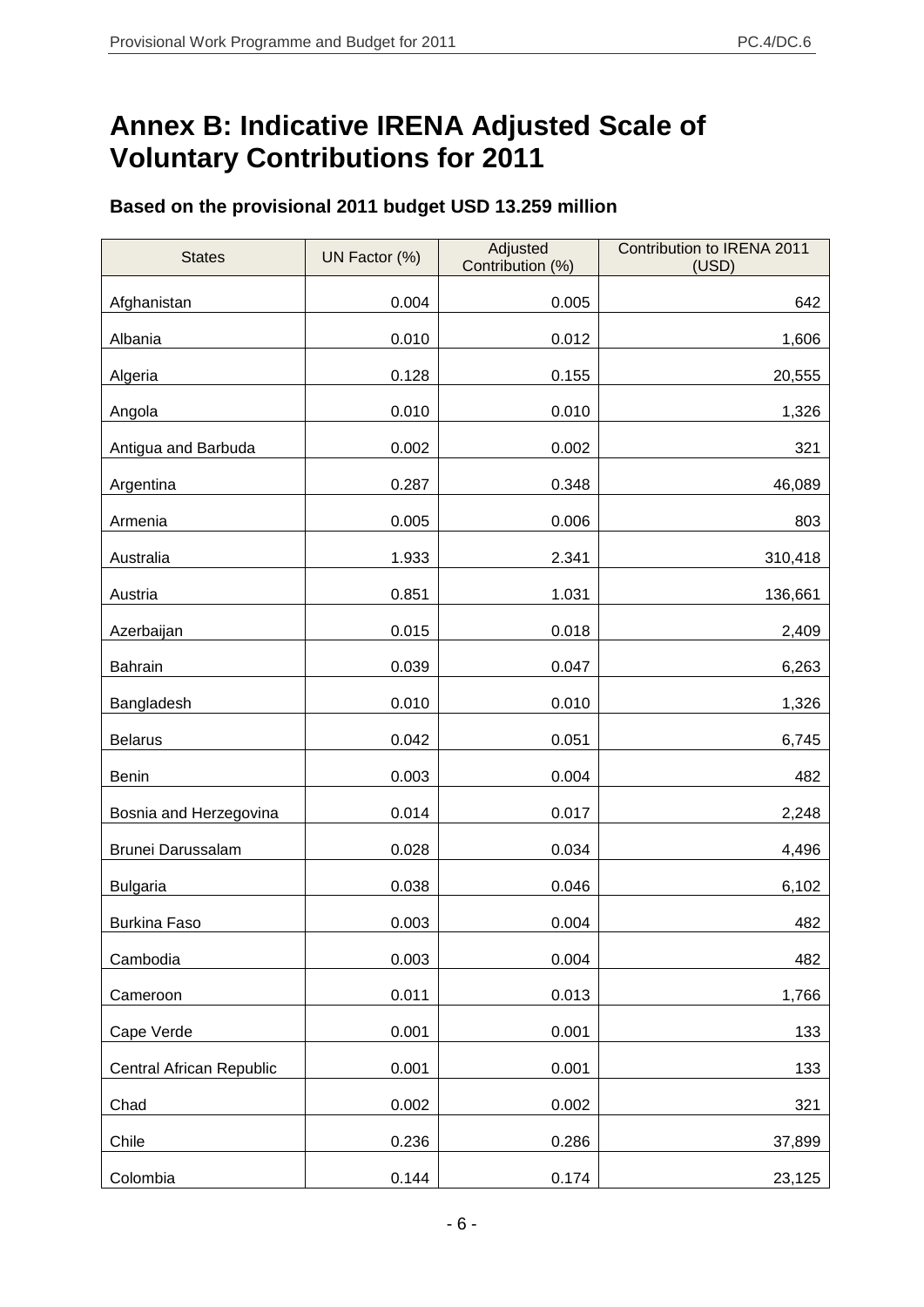| Comoros                             | 0.001 | 0.001 | 133       |
|-------------------------------------|-------|-------|-----------|
| Congo                               | 0.003 | 0.004 | 482       |
| Costa Rica                          | 0.034 | 0.041 | 5,460     |
| Côte d'Ivoire                       | 0.010 | 0.012 | 1,606     |
| Croatia                             | 0.097 | 0.117 | 15,577    |
| Cyprus                              | 0.046 | 0.056 | 7,387     |
| Czech Republic                      | 0.349 | 0.423 | 56,045    |
| Democratic Republic of the<br>Congo | 0.003 | 0.004 | 482       |
| Denmark                             | 0.736 | 0.891 | 118,193   |
| Djibouti                            | 0.001 | 0.001 | 133       |
| Dominican Republic                  | 0.042 | 0.051 | 6,745     |
| Ecuador                             | 0.040 | 0.048 | 6,424     |
| Egypt                               | 0.094 | 0.114 | 15,095    |
| Eritrea                             | 0.001 | 0.001 | 133       |
| Estonia                             | 0.040 | 0.048 | 6,424     |
| Ethiopia                            | 0.008 | 0.010 | 1,285     |
| Fiji                                | 0.004 | 0.005 | 642       |
| Finland                             | 0.566 | 0.685 | 90,893    |
| France                              | 6.123 | 7.415 | 983,284   |
| Gabon                               | 0.014 | 0.017 | 2,248     |
| Gambia                              | 0.001 | 0.001 | 133       |
| Georgia                             | 0.006 | 0.007 | 964       |
| Germany                             | 8.018 | 9.710 | 1,287,599 |
| Ghana                               | 0.006 | 0.007 | 964       |
| Greece                              | 0.691 | 0.837 | 110,967   |
| Grenada                             | 0.001 | 0.001 | 133       |
| Guatemala                           | 0.028 | 0.034 | 4,496     |
| Guinea                              | 0.002 | 0.002 | 321       |
| Guinea-Bissau                       | 0.001 | 0.001 | 133       |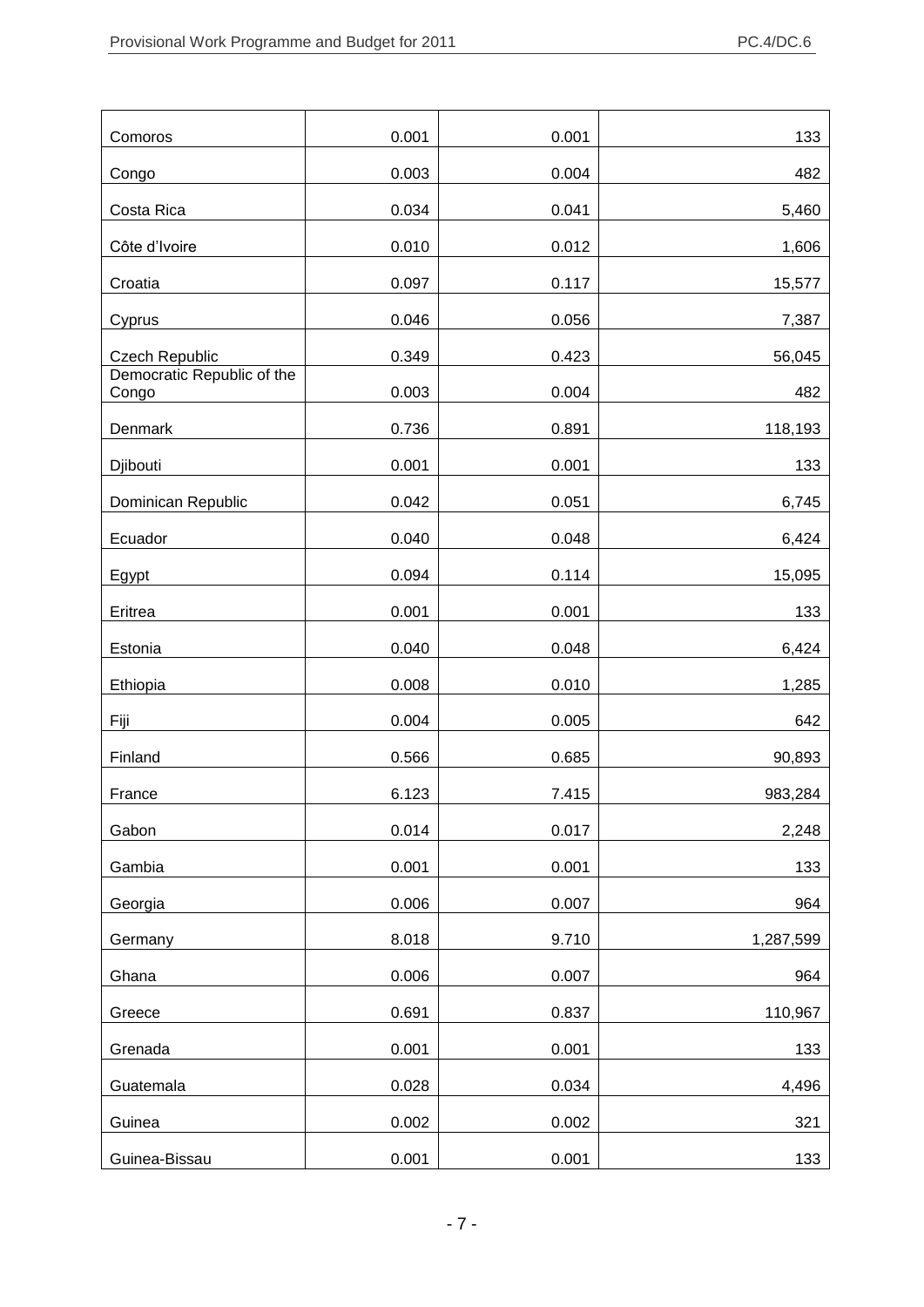| Honduras               | 0.008  | 0.010  | 1,285     |
|------------------------|--------|--------|-----------|
| Iceland                | 0.042  | 0.051  | 6,745     |
| India                  | 0.534  | 0.647  | 85,754    |
| Iran                   | 0.233  | 0.282  | 37,417    |
| Iraq                   | 0.020  | 0.024  | 3,212     |
| Ireland                | 0.498  | 0.603  | 79,973    |
| Israel                 | 0.384  | 0.465  | 61,666    |
| Italy                  | 4.999  | 6.054  | 802,782   |
| Japan                  | 12.530 | 15.175 | 2,012,175 |
| Jordan                 | 0.014  | 0.017  | 2,248     |
| Kazakhstan             | 0.076  | 0.092  | 12,205    |
| Kenya                  | 0.012  | 0.015  | 1,927     |
| Kiribati               | 0.001  | 0.001  | 133       |
| Kuwait                 | 0.263  | 0.319  | 42,235    |
| Kyrgyzstan             | 0.001  | 0.001  | 133       |
| Latvia                 | 0.038  | 0.046  | 6,102     |
| Lebanon                | 0.033  | 0.040  | 5,299     |
| Lesotho                | 0.001  | 0.001  | 133       |
| Liberia                | 0.001  | 0.001  | 133       |
| Libyan Arab Jamahiriya | 0.129  | 0.156  | 20,716    |
| Liechtenstein          | 0.009  | 0.011  | 1,445     |
| Lithuania              | 0.065  | 0.079  | 10,438    |
| Luxembourg             | 0.090  | 0.109  | 14,453    |
| Madagascar             | 0.003  | 0.004  | 482       |
| Malaysia               | 0.253  | 0.306  | 40,629    |
| Maldives               | 0.001  | 0.001  | 133       |
| Mali                   | 0.003  | 0.004  | 482       |
| Malta                  | 0.017  | 0.021  | 2,730     |
| Marshall Islands       | 0.001  | 0.001  | 133       |
| Mauritania             | 0.001  | 0.001  | 133       |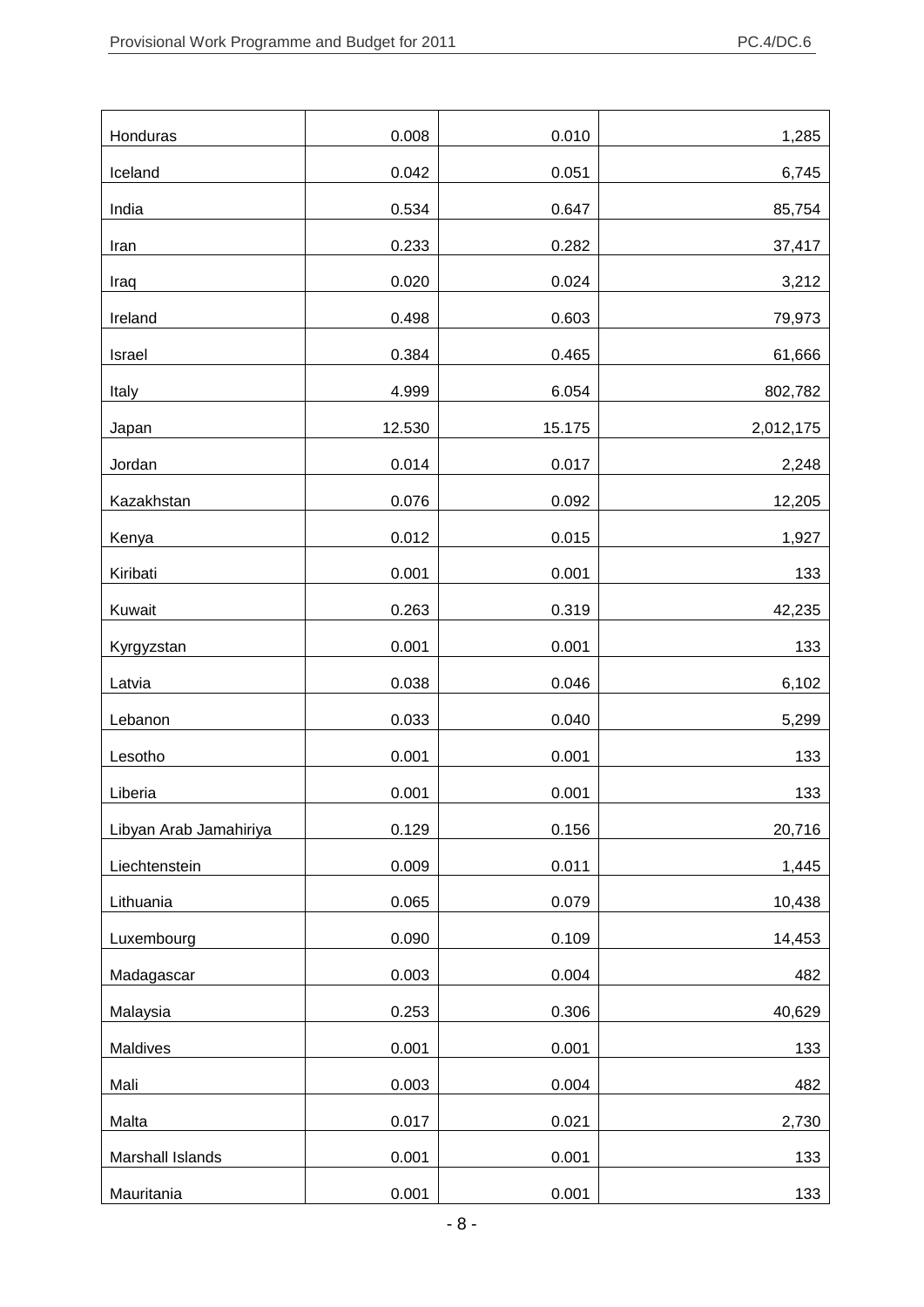| Mauritius                           | 0.011 | 0.013 | 1,766   |
|-------------------------------------|-------|-------|---------|
| Mexico                              | 2.356 | 2.853 | 378,347 |
| Monaco                              | 0.003 | 0.004 | 482     |
| Mongolia                            | 0.002 | 0.002 | 321     |
| Montenegro                          | 0.004 | 0.005 | 642     |
| Morocco                             | 0.058 | 0.070 | 9,314   |
| Mozambique                          | 0.003 | 0.004 | 482     |
| Nauru                               | 0.001 | 0.001 | 133     |
| Nepal                               | 0.006 | 0.007 | 964     |
| Netherlands                         | 1.855 | 2.247 | 297,892 |
| Nicaragua                           | 0.003 | 0.004 | 482     |
| Niger                               | 0.002 | 0.002 | 321     |
| Nigeria                             | 0.078 | 0.094 | 12,526  |
| Norway                              | 0.871 | 1.055 | 139,873 |
| Oman                                | 0.086 | 0.104 | 13,811  |
| Pakistan                            | 0.082 | 0.099 | 13,168  |
| Palau                               | 0.001 | 0.001 | 133     |
| Panama                              | 0.022 | 0.027 | 3,533   |
| Papua New Guinea                    | 0.002 | 0.002 | 321     |
| Peru                                | 0.090 | 0.109 | 14,453  |
| Philippines                         | 0.090 | 0.109 | 14,453  |
| Poland                              | 0.828 | 1.003 | 132,967 |
| Portugal                            | 0.511 | 0.619 | 82,061  |
| Qatar                               | 0.135 | 0.163 | 21,679  |
| Republic of Korea                   | 2.260 | 2.737 | 362,930 |
| Republic of Moldova                 | 0.002 | 0.002 | 321     |
| Romania                             | 0.177 | 0.214 | 28,424  |
| Rwanda                              | 0.001 | 0.001 | 133     |
| Saint Vincent and the<br>Grenadines | 0.001 | 0.001 | 133     |
| Samoa                               | 0.001 | 0.001 | 133     |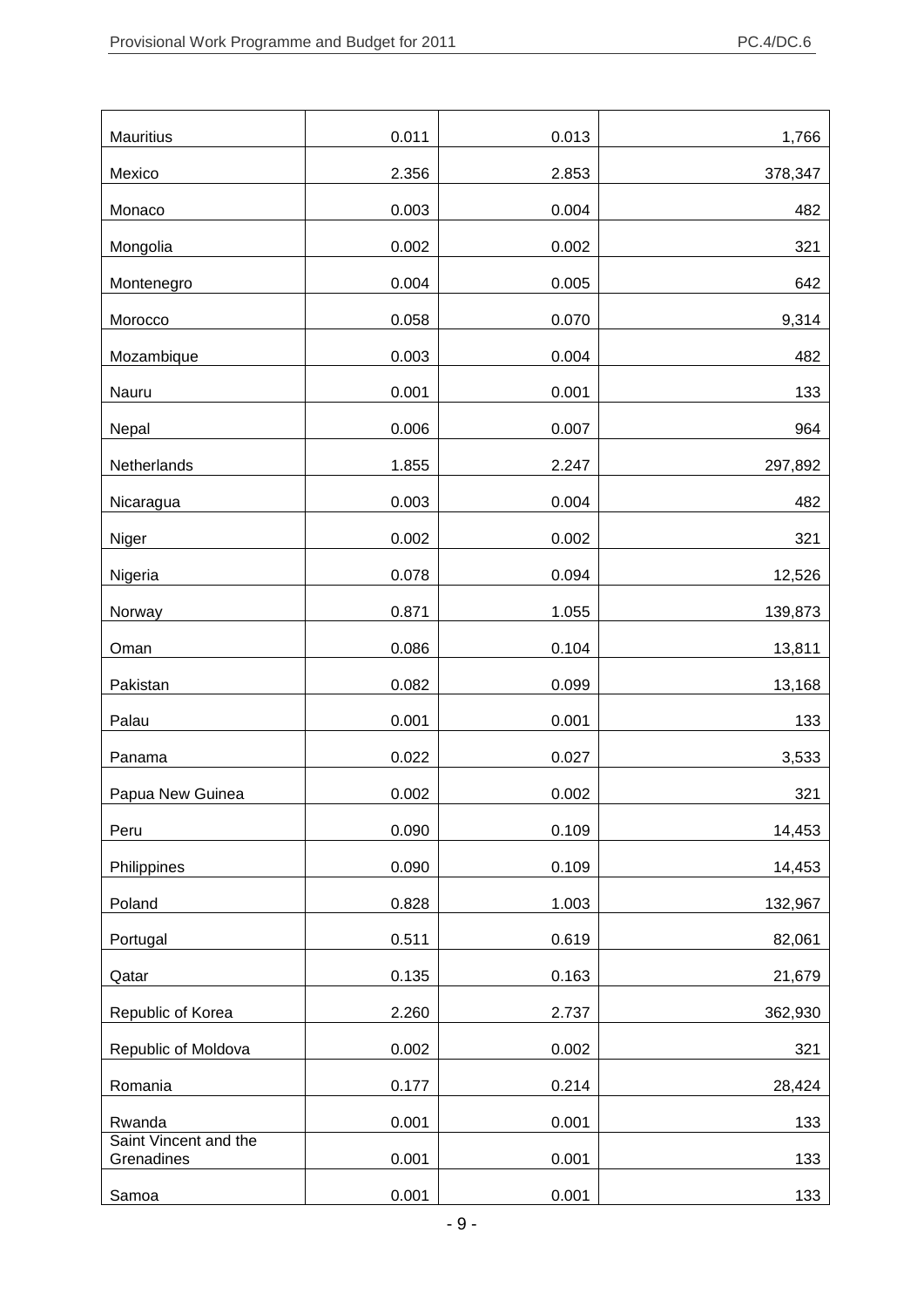| Sao Tome and Principe                                  | 0.001  | 0.001  | 133       |
|--------------------------------------------------------|--------|--------|-----------|
| Senegal                                                | 0.006  | 0.007  | 964       |
| Serbia                                                 | 0.037  | 0.045  | 5,942     |
| Seychelles                                             | 0.002  | 0.002  | 321       |
| Sierra Leone                                           | 0.001  | 0.001  | 133       |
| Slovakia                                               | 0.142  | 0.172  | 22,804    |
| Slovenia                                               | 0.103  | 0.125  | 16,541    |
| Somalia                                                | 0.001  | 0.001  | 133       |
| South Africa                                           | 0.385  | 0.466  | 61,827    |
| Spain                                                  | 3.177  | 3.848  | 510,190   |
| Sri Lanka                                              | 0.019  | 0.023  | 3,051     |
| Sudan                                                  | 0.010  | 0.010  | 1,326     |
| Swaziland                                              | 0.003  | 0.004  | 482       |
| Sweden                                                 | 1.064  | 1.289  | 170,866   |
| Switzerland                                            | 1.130  | 1.369  | 181,465   |
| Syrian Arab Republic                                   | 0.025  | 0.030  | 4,015     |
| Tajikistan                                             | 0.002  | 0.002  | 321       |
| The former Yugoslav<br>Republic of Macedonia           | 0.007  | 0.008  | 1,124     |
| Timor-Leste                                            | 0.001  | 0.001  | 133       |
| Togo                                                   | 0.001  | 0.001  | 133       |
| Tonga                                                  | 0.001  | 0.001  | 133       |
| Tunisia                                                | 0.030  | 0.036  | 4,818     |
| Turkey                                                 | 0.617  | 0.747  | 99,083    |
| Uganda                                                 | 0.006  | 0.007  | 964       |
| <b>United Arab Emirates</b>                            | 0.391  | 0.474  | 62,790    |
| United Kingdom of Great<br><b>Britain and Northern</b> |        |        |           |
| Ireland<br>United Republic of                          | 6.604  | 7.998  | 1,060,527 |
| Tanzania                                               | 0.008  | 0.010  | 1,326     |
| United States of America                               | 22.000 | 22.000 | 2,917,200 |
| Uruguay                                                | 0.027  | 0.033  | 4,336     |